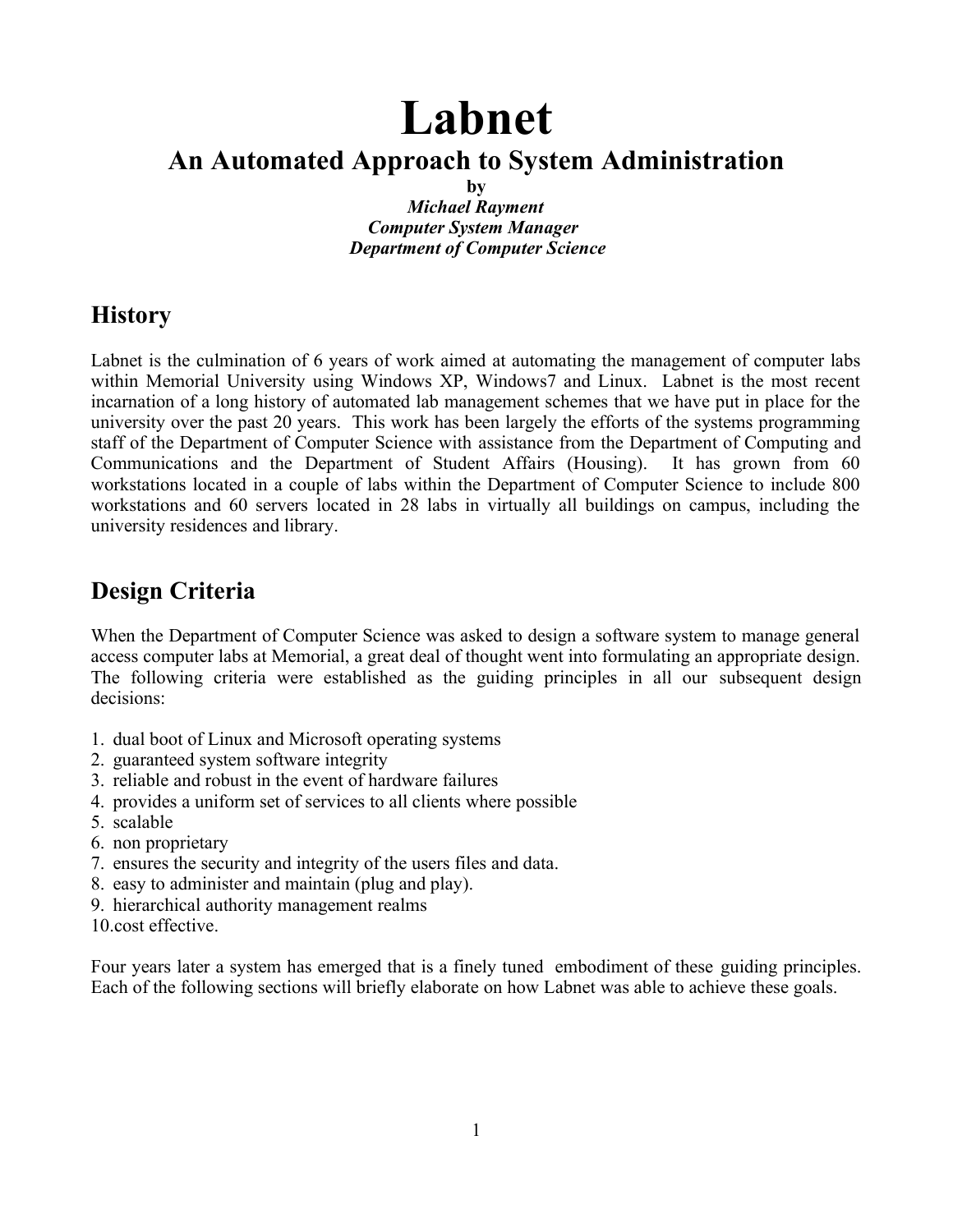## **Dual Boot Option**

Labnet is based on Linux, a highly configurable open source operating system that can be easily modified to automate system administrative tasks. However many of our users are more familiar with Microsoft operating systems such as Windows XP and Windows'98 so many Labnet client computers allow users to choose either Windows'98 or Windows XP instead of Linux. The newer labs offer Microsoft Windows XP whereas the older labs offer Microsoft Windows'98. The latest version of Gentoo Linux is available on all Labnet computers along with a choice of X window managers. On high end computers more fully featured window managers can be selected, while on low end computers light weight window managers can be selected so as not to compromise response time.

## **System Integrity**

#### **Diskless Linux**

To understand how system software integrity can be guaranteed, some brief explanation of the inner workings of Labnet is necessary. A useful feature of Linux is that it can be configured to start up and run without a hard drive and Labnet uses this feature to ensure system integrity. Because there are no hard drives, there is no need to do local software updates and installs. Instead, all the software is installed and updated on a single application server that can provide software for an entire lab. Lab computers cannot modify the contents of the server and users cannot login or otherwise access the server. By storing the software on the server and by protecting the server in this way, we are able to guarantee the software integrity of the entire lab. Appendix II goes into more detail on how diskless Linux client computers boot.

#### **Imaging Microsoft Operating Systems**

To run a Microsoft operating system, the computer must have a hard drive. Typically, using a hard drive introduces management nightmares involving software maintenance, viruses, security hacks and the application of patches. To circumvent these problems, Labnet uses Linux to repair the image on the hard disk each time a user logs off. Typically this process takes less than a minute to perform. By the time the next user sits down to use the workstation, the image on the disk has been restored to its original pristine state. As a side effect, all operating system viruses are eradicated automatically with no human intervention or any anti-virus software. Again the software integrity of the lab can be guaranteed. Appendix III explains in more detail how the Windows XP/98 images are deployed on the client computers.

### **Reliability and Robustness of Labnet**

To prevent a single point of failure from crippling one of our labs, Labnet makes extensive use of redundancy. Typically we use redundant disk technology (RAID) so that a single disk failure does not cause loss of data or down time. If a server should ever fail, we also have a spare computer on hand in each of our major computer rooms that can take the place of a failed server. All our server disks are mounted on drive trays that can easily be replaced allowing full service to be restored within minutes.

Because Labnet software is so uniform across all computers, the diagnosis of hardware problems is swift and accurate. Typically a service technician must reinstall the system software before assessing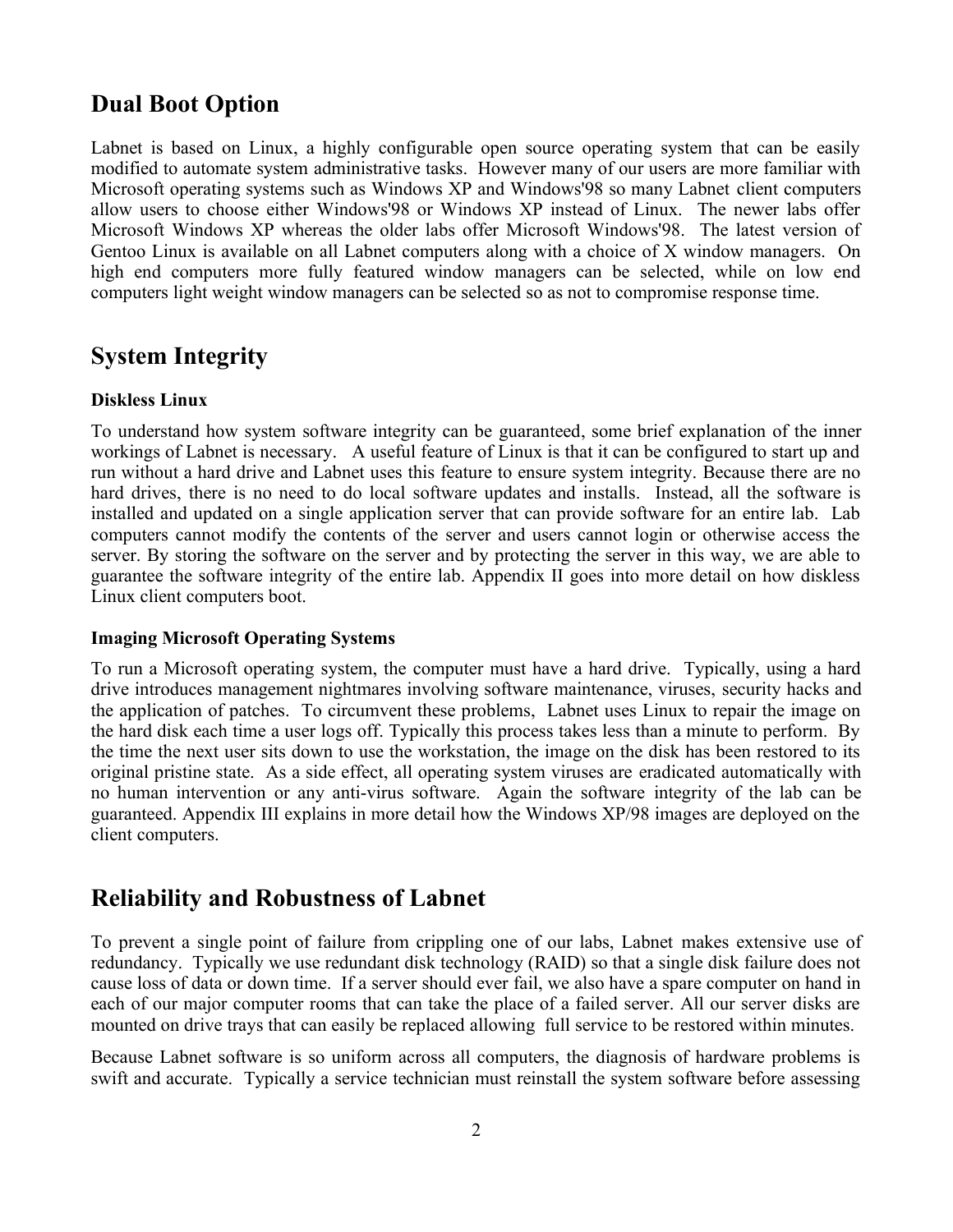whether the problem is of a hardware or software nature. Since all Labnet computers share the same image, reinstallation of software is never required to diagnose hardware problems (See Appendix I). Software problems will be experienced on all systems, while problems with individual computers usually indicate a hardware problem. This drastically cuts down on the number of technical calls and the time required to service the call.

Since problems are inevitable in any computer network, procedures must be in place to ensure the early detection of hardware and software problems. Labnet uses a web-based network monitoring service known as Nagios to monitor the status of all the computers under our jurisdiction. With timely intervention we are able to fix most problems from our office, even though the computers affected may be across campus. This is a real asset in our widely distributed environment.

Labnet also performs automated backups on a daily basis, so even in the event of a catastrophic system failure, recovery of system programs and users files can be readily achieved. Daily 'snapshots' of our file systems are automatically stored on large disk arrays every night using a two month rotational incremental backup scheme. Essentially, every evening a snapshot of all the files that have changed during the incremental period is made on our backup disk system. (See Appendix V)

## **Labnet Standard Services**

#### **Software Applications**

Labnet is based on one of the popular Linux distributions, Gentoo. It offers a rich set of academic software packages some of which are excellent alternatives for most types of commonly used commercial software. For example Gentoo has software development packages and programming languages that we use in virtually all computer science courses. It also has word processing and presentation packages, spreadsheet packages, several SQL databases, mathematical plotting and simulation packages, statistical packages, geographical demographics packages, Photoshop-like image editing systems, html viewing and editing tools, and many more. More than 1800 packages are currently installed in our Gentoo Labnet image.

Labnet servers can be configured to provide a number of useful network services such as email and web serving. To change the role of a server, only a small configuration change is needed. Administrators do not have to spend valuable time installing software to bring up these new services.

#### **The Linux Terminal Server Project**

In labs where computers are old and not capable of running the latest Microsoft or Linux applications, the Linux Terminal Server Project, LTSP, can breathe new life into these old computers. LTSP can also be used in computer labs that work primarily in Linux but must run some Microsoft applications from time to time. LTSP client computers can run Microsoft and Linux applications from more powerful remote servers. The application acts as if it were running on the local computer except that it is much faster. This also means that Microsoft applications can be run on old computers without having to purchase software licenses for lab computers. Only software licenses for the server must be purchased.

#### **Printing Services**

Labnet provides network accessible printing services to over 35 laser printers on campus which can be transparently used by Windows and Linux applications. Students using our wireless access points can print to any of these printers using Nomad, a locally developed script for mounting printer and file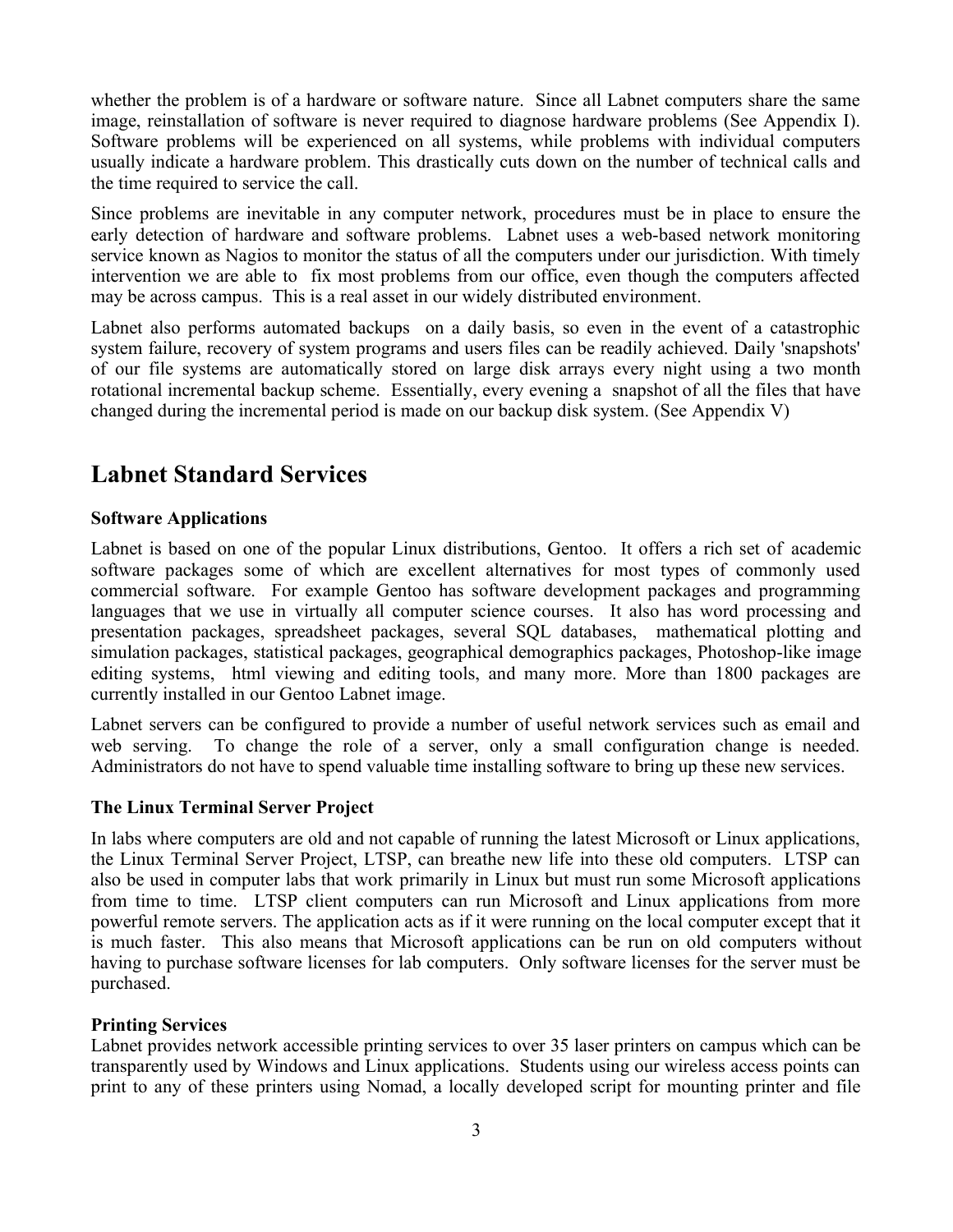shares. Labnet also has a printing cost recovery mechanism for laser printer use. The system incorporates a cashless payment mechanism based on the cash chip located on student ID's. This software was developed locally to meet our specific needs and includes features such as statistical reports, exemptions, paper quotas and refunds, to name just a few.

#### **Home Directory Service**

Labnet provides each user with a home directory so that local work can be saved and accessed later from any other Labnet computer. The same files can be accessed from either Linux or Windows.

Many students are now bringing their laptop computers on campus to use in the classroom and in the Library. MUN offers wireless network access to these users and as a value added feature, they can access their Labnet home directory and any Labnet printer. Access is provided by Nomad, a VB script utility that can be down loaded from the Labnet home page. It asks the user for a user name and password and then mounts the home directory or printer as a share on the local computer. (See Appendix VIII for Nomad screen shot)

#### **Home Directory Backup Service**

Home directories are backed up every night to large RAID disks using an incremental type of backup scheme utilizing the rsync Linux utility. This scheme stores the files in a standard Linux file system format that can be browsed using standard file access utilities. This allows us to provide a web based backup retrieval program so that students can retrieve their files from backup without operator intervention., They simply log into the backup webtool, select the date and then select the desired file. The web browser then asks them whether to save the file and under what name. (See Appendix VI for more details and a web shot)

#### **Uniform Working Environment**

Labnet provides an extremely uniform and stable environment for the users so that they do not waste a lot of time adjusting to the peculiarities of differently configured computers. By storing each user's personal configuration preferences with their personal files, we are able to provide a consistent and customized computing environment for that user on any Labnet computer.

### **Scalability of Labnet**

#### **Linux Scalability**

The software, running on all the client workstations, is centrally controlled and updated from a single server that cannot be tampered with. The software for this server can be managed and updated from a central site. All other servers that control individual labs and office computers are automatically updated from this master server. Where we have a large number of servers, we have several submaster servers that are synchronized from the master and they in turn aid the master in updating the rest of the servers. This hierarchical approach can easily be scaled to any size network (See Appendix I)

#### **Limitations in Microsoft Windows Scalability**

There are some limitations on the scalability of Windows imaging. The Microsoft operating system is not very accommodating to variations in computer hardware. Unlike Linux, Windows images must be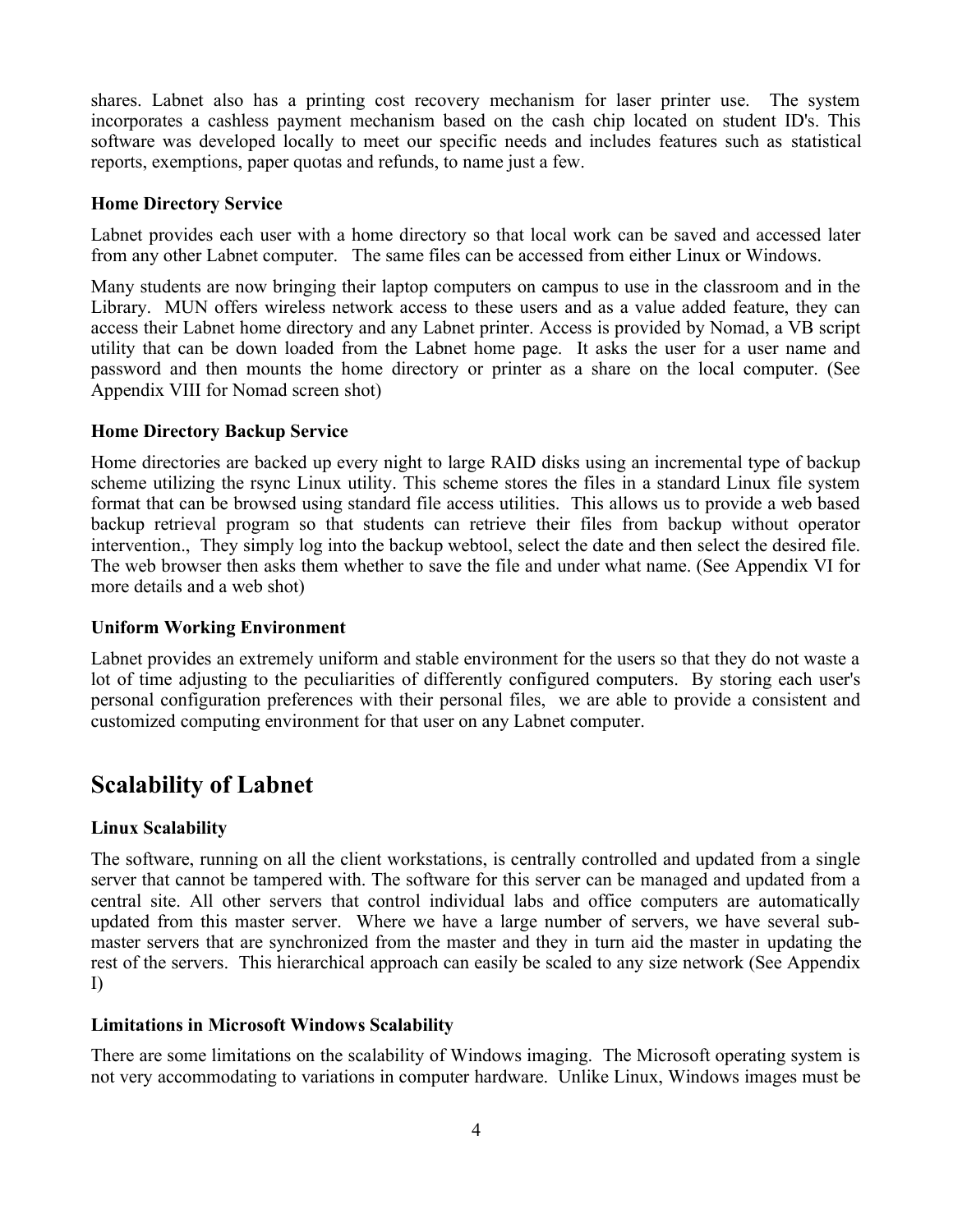exposed to each variation before the image will work on a particular group of computers. If the computer hardware in a lab is homogeneous, then a single Microsoft image will be sufficient but, unless the variations are minimal, separate images are required for each different computer lab. Microsoft Windows images are large, so minimizing the size of each image and the number of images is important. The process of maintaining these images can demand a great deal of work from a system administrator, particularly if there are many images to maintain.

To facilitate the creation and maintenance of Windows XP images a web tool has been developed to step a system administrator through the process of image creation or update. The web tool not only provides instructions on how various software packages are to be installed but also runs scripts that take a snapshot of the C: disk and store it on the server. The web tool then activates the new image for subsequent reboots.

#### **Non Proprietary Solutions**

From the beginning our philosophy has been to stay away from proprietary hardware and software solutions for a number of economic and practical reasons. First, becoming locked into a particular vendor's software or hardware solution can be expensive and very difficult to move away from once you become dependent. All Labnet servers and clients are based on inexpensive off-the-shelf computer components. If one of our lab partners decided to opt out of Labnet they would still be able to use the computers in their labs as Microsoft Windows boxes. Similarly all the Labnet software on the Linux side is non proprietary, including all the locally written software. This means that Labnet partners are not locked into expensive software licensing agreements or software vendors.

Concern is sometimes expressed that Linux is only open source and could disappear at any time. What most people do not understand is that Linux, and the software that surrounds Linux, has been developed by hundreds of thousands of dedicated software developers around the world. These software developers have worked together rather than against each other in producing a wide range of software products based on the efforts of those that have gone before. Many of the software standards have their origins in the open source community. For example the World Wide Web protocol HTML was developed and pioneered by the CERN research center in Geneva. Commercial companies have now been established to support open source projects for commercial and governmental applications. Open source is in no danger of dying and is, in fact, destined to evolve and supplant inferior commercial products.

### **Labnet Security**

The Labnet software on our master server is updated on a daily basis from one of several Gentoo Linux distribution centers. This ensures that the latest bug fixes and patches are integrated into the image on a regular and timely basis. These changes are propagated to all our production servers on a daily basis, or immediately, depending on the urgency of the update. Because our master server is not in a production role and is not readily accessible from the network, the integrity and security of our system software can be guaranteed. Even if one of our production servers was to become corrupted, the master server would be able to repair the corrupted files.

Labnet provides a single authentication procedure that authenticates users based on a login name and password known only to the user. Whether logging into Linux or Windows the same procedure is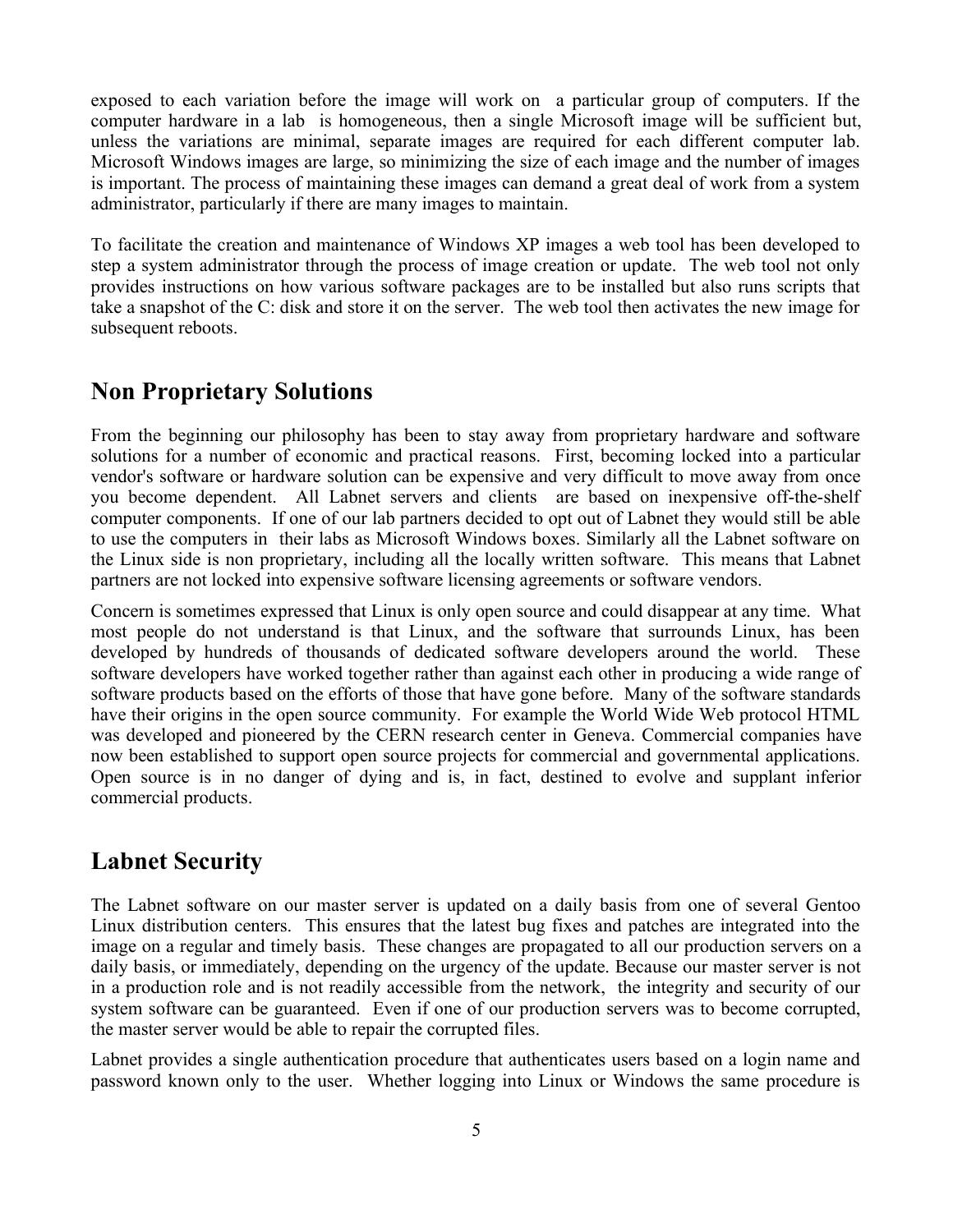used. Labnet uses a centralized password database based on LDAP (Light weight Directory Access Protocol) that allows for centralized account management for the 13,000 users accessing our 800 client workstations.

The user's home directory share is mounted automatically using samba whenever the user logs in under Microsoft. Similarly the user's home directory is mounted automatically by the Linux automounter whenever a user logs in under Linux. In either case all user files are protected by the Linux file protection scheme that allows the user to control access to their files.

### **Plug and Play Administration**

The great success of Labnet throughout the university has been largely due to the ease with which computer labs can be set up and administered. A centralized database of configuration information lies at the heart of Labnet A web interface allows system administrators to enter configuration information for new computers or to change existing computer configurations. (See Appendix VII for screen shots.) Each server runs a daemon that polls the master configuration database every minute and checks for changes. If changes are detected, the daemon propagates the changes to the appropriate configuration files and restarts affected services. Services such as DHCP, DNS, SSHD, NFS etc are all configured from this master database. Not only are server and client computers configured from the master database but also printers and standalone computers. For example, once the template configuration for a group of client computers has been added to the master database, all that is needed to bring the computers on line is to plug them into the network and give them a name. The rest is automatic, including the partitioning and formatting of the hard drive, the generation of security keys, the creation of a local **/var** partition and loading of the Windows software. All the software is centrally controlled and updated from application servers that cannot be tampered with.

All the application servers in turn are managed automatically from a master application server. The master server automatically configures and updates all the application servers whenever software is added or upgraded on the master server. Software changes can be propagated to remote servers from a centralized site without human intervention. This model allows for the rapid deployment of hundreds of client computers and multiple servers easily and effectively.

### **Hierarchical Realms of Authority**

Many of the administrative functions described above are performed by web based tools that hide the system complexity from the local administrator and users. These web based tools provide users and administrators with the ability to manage the the computer in a controlled manner without fear of compromising the security or integrity of other Labnet systems. We currently support hierarchical realms of authority that allow varying degrees of privilege for the performance of various privileged administrative functions in a controlled and safe manner. The following administrative realms are currently supported:

- 1. Web based administrative functions that can be accessed by all users include:
	- personal backup retrieval
	- resetting personal passwords
	- personal print job removal.
	- Display of printer account balance and stats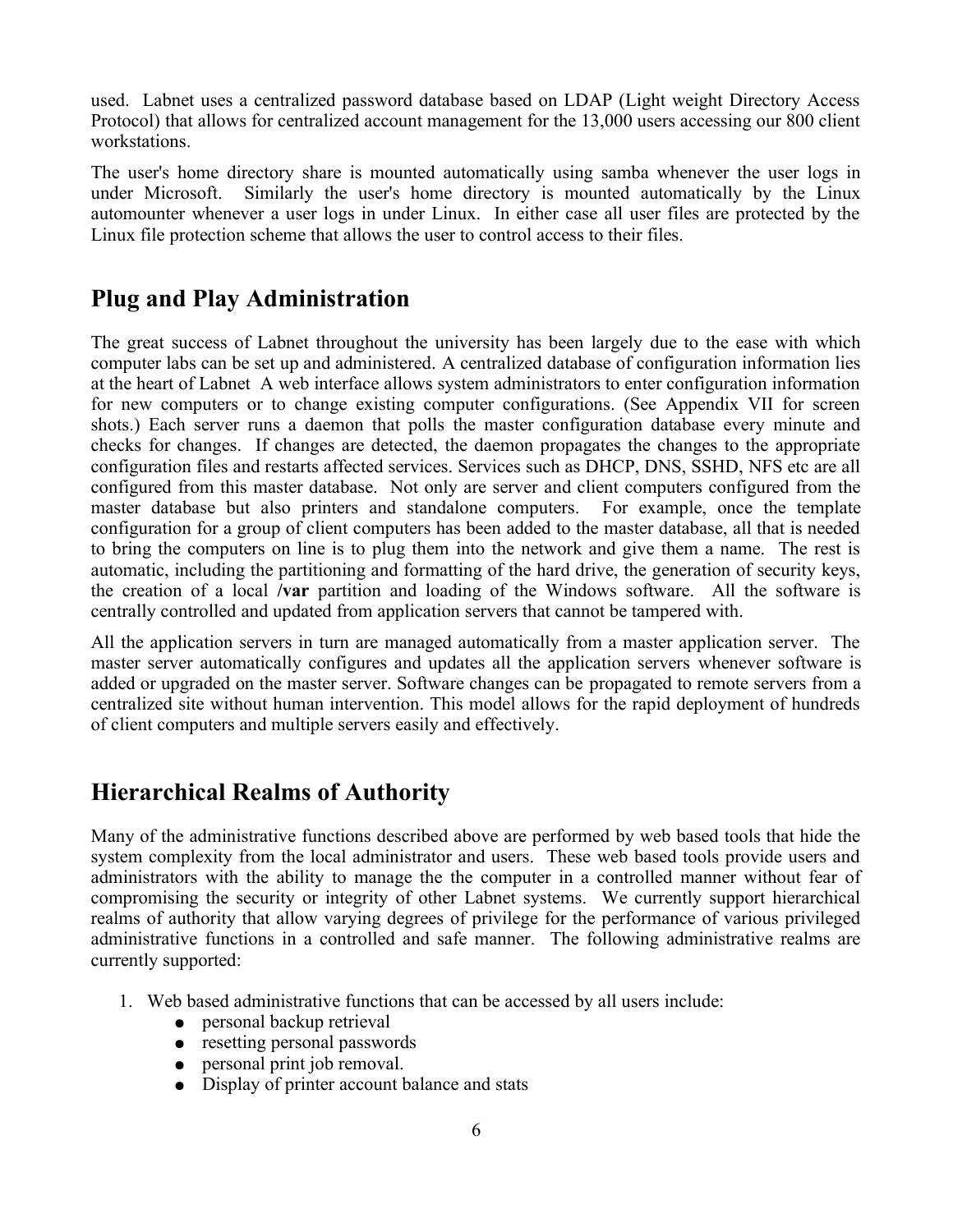- 2. Web based administrative functions that can be accessed by student assistants include:
	- removal of any job from any print queue
	- creation, renewal, password setting of accounts with student card
	- printer refunds
- 3. Web based administrative functions that can be accessed by departmental system administrators include:
	- adding and updating departmental computer/printer configuration in the master configuration database.
	- control of printer refunds and exemptions
	- ability to update user LDAP information without student card.
- 4. Web based administrative functions that can be accessed by privileged system administrators include:
	- access to all fields of the LDAP authentication directory service.
	- ability to set new variables and set administrative privileges for users of the master configuration database

It should be noted that departmental administrative functions are restricted to the designated department. With this hierarchical approach to authorization, administrative functions can be judiciously assigned based on the experience of the user and requirements of the position.

#### **Cost Effectiveness of Labnet**

In assessing the total cost of ownership of a computer installation, one of the most expensive components is the cost of technical support. The goal of Labnet, from its inception, has been to automate the processes involved with managing large computer installations. Recall that the following processes are automatically performed by Labnet: client software installation, server software consistency check, server and client software updates from the master server, network monitoring and backups. In addition the following processes can be administered from the control center: software patches and updates to the master server, the installation of new software and diagnosis of remote hardware and software failures. Since hardware errors are more readily apparent with the Labnet infrastructure in place, this saves on unnecessary trips to remote labs. It is apparent that vast savings can be achieved through using this automated approach.

For an example of one small way in which Labnet has saved money, all we need do is look at the costs involved in cleaning up after a campus virus attack. Each virus outbreak on average costs the university about \$40,000 in technical support for non Labnet computers. Although Labnet accounts for about twenty percent of the computers on campus, it has not been affected by any of these viruses.

The use of open source software has also resulted in big savings in software licensing fees. Many of the Labnet computers run only Linux and cost the university absolutely nothing in software costs. By using the LTSP software the Department of Computer Science is able to meet the limited demands for Microsoft software from a single Windows 2000 server. Many labs that do provide Microsoft applications run only a minimum number of Microsoft applications and rely on Linux for the rest.

By reusing old computers as LTSP devices, hardware thought to be obsolete can be rejuvenated,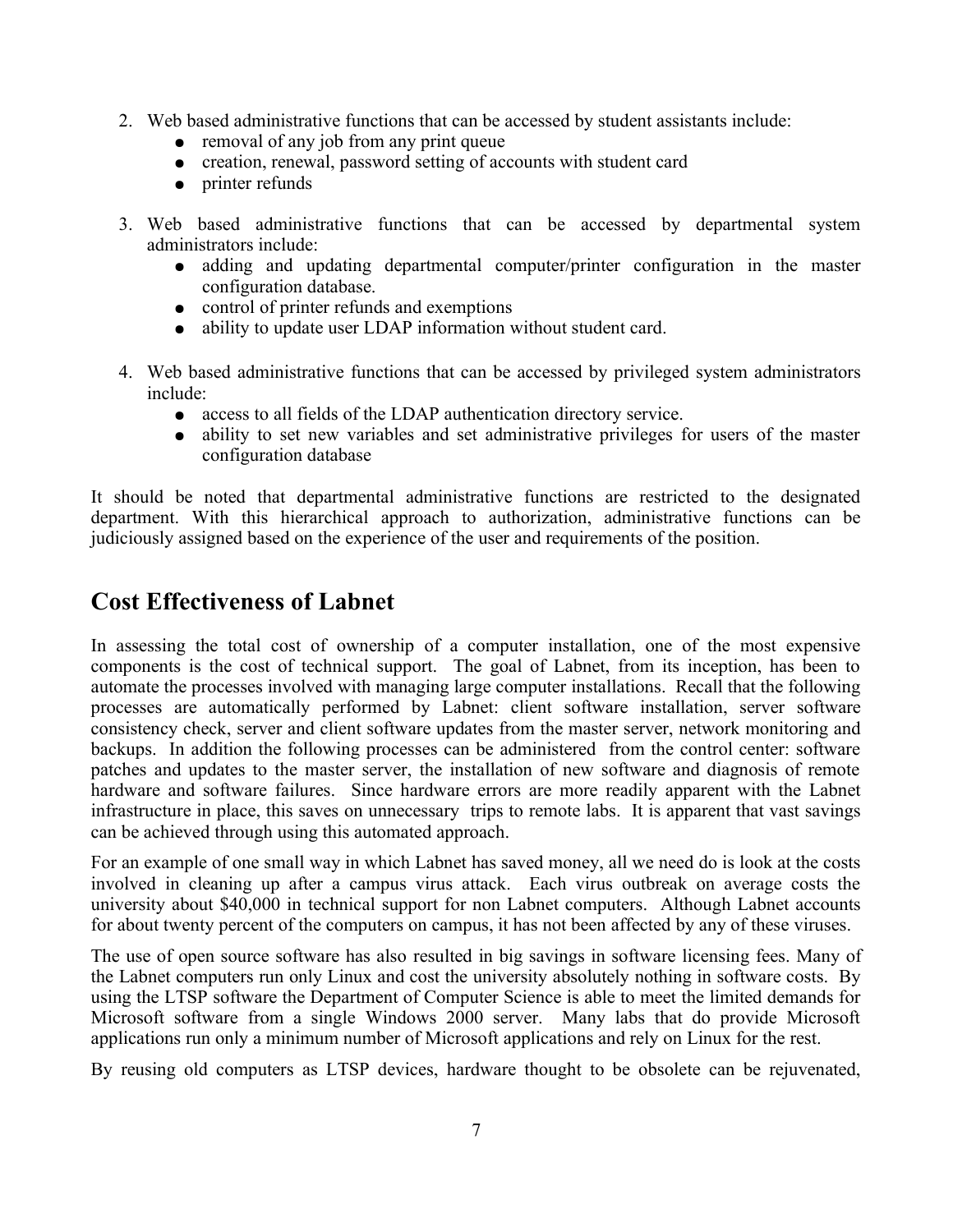thereby providing more cost effective hardware utilization.

Our printer cost recovery software took in \$65,000 revenue from January 1, 2005 to January 1 2006 and has not only covered the cost of consumables but has also covered the replacement cost of printers as they wear out.

It is interesting to note that even though the services of Labnet are superior, the overall costs of running Labnet are extremely low so there are no trade offs in running Labnet

### **Conclusions**

Managing a large computer installation is becoming an increasingly difficult task as operating systems become more complex and network attacks become more sophisticated. The number of highly skilled computer systems administrators is limited and their salaries are sometimes high. Labnet has allowed the expertise of the Department of Computer Science to be utilized for the greater good of the whole campus at little or no extra cost to the university. Support staff in the various departments serviced by Labnet are free to engage in more productive work or research now that their computers are more stable. When they do have problems, they have a group of experts to call upon. New computer labs have not required additional support staff due to the problem-free operation of the labs. Labnet technology has also been successfully applied to the office environment. Within the Department of Computer Science and the Department of Mathematics and Statistics most of the faculty and staff are using Labnet in their offices. This service was offered as a voluntary upgrade and many faculty and staff have opted for Labnet due to its reliability.

It should be noted that there are two diametrically opposed paradigms at work here and system administrators are often faced with tough choices. One is the historical centralized computer installation model that requires that people access a central server for all computing needs. This model is advantageous because the computing resources are located centrally with the necessary management expertise. On the down side it can be very expensive and is not always user friendly or viable for general user access. The second paradigm is based on the distributed computing model that became popular with the advent of the cheap desktop computer. As the desktop environment becomes more advanced, the demands for technical support escalates. It has become obvious that the total cost of ownership is ever increasing despite the affordability of desktop hardware.

Labnet provides a middle ground solution between centralization and distributed computing. By using the best ideas from both models, users are provided with access to their own computer with a personal home directory but system administrators benefit from centrally managed software and user files. We feel that this approach is the way of the future and should be actively pursued by companies and institutions that have a large number of computers.

The only downside to using Linux is that there are some types of software applications that are not yet available and there is a lack of support for some hardware devices so Linux users have to shop carefully before buying scanners, video cameras, printers, etc. With IBM, Novell and other major companies now actively supporting Linux, there will be more applications ported to Linux and Linux will become a more viable operating system for workplace desktop computing. The hardware manufacturers will soon follow suit, providing proper Linux drivers for their hardware and Microsoft will no longer dominate the desktop software market.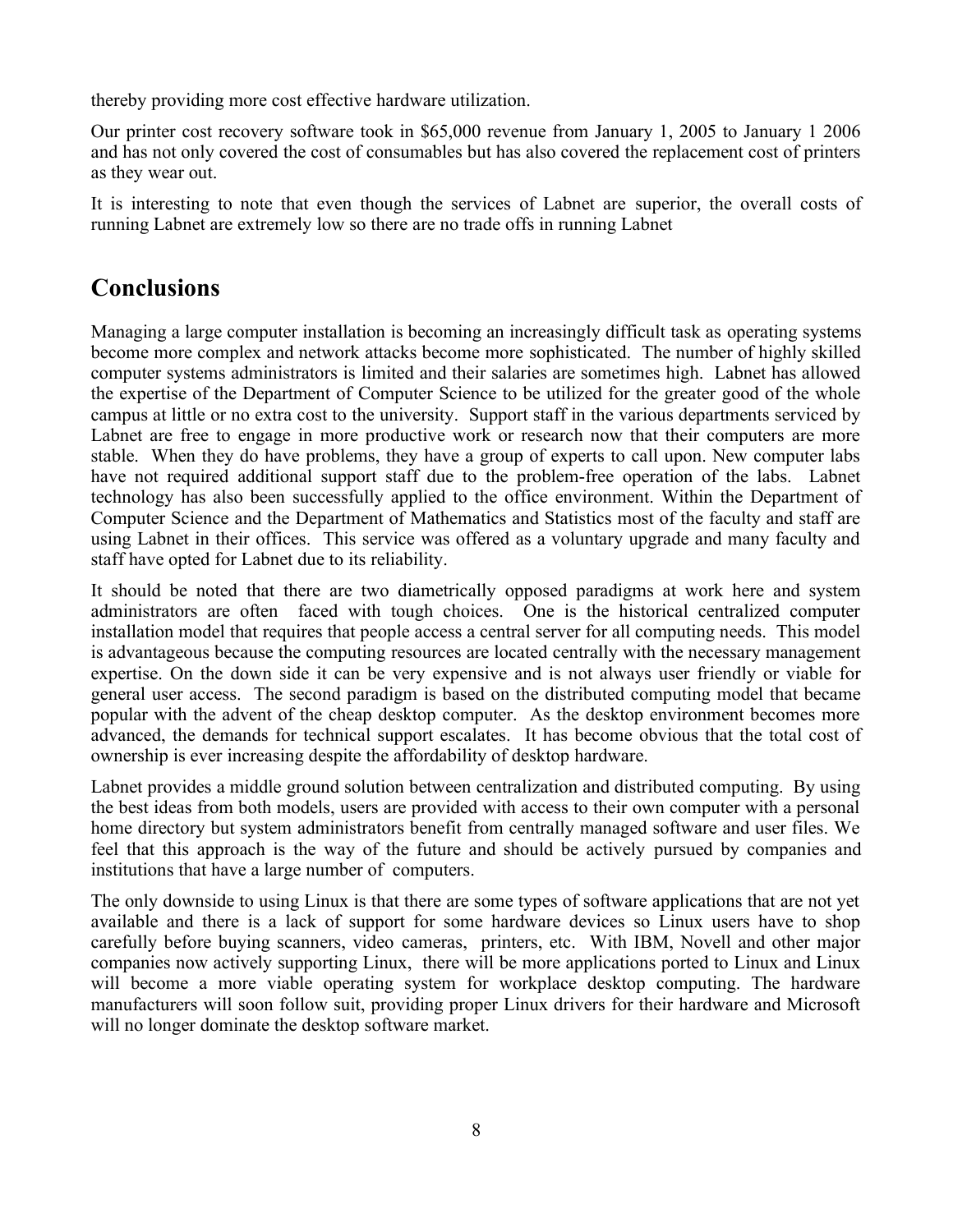### **Acknowledgments**

First and foremost I would like to acknowledge the efforts of the open source community who have provided such a rich and diverse selection of software for everyone to work with in an uninhibited and free fashion. Without their contribution there would be limited choice in the computing industry today. I would also like to thank the many students and staff members of the Department of Computer Science, the Department of Mathematics and Statistics, Student Housing and the Department of Computing and Communications for their tireless efforts in bringing about the success of Labnet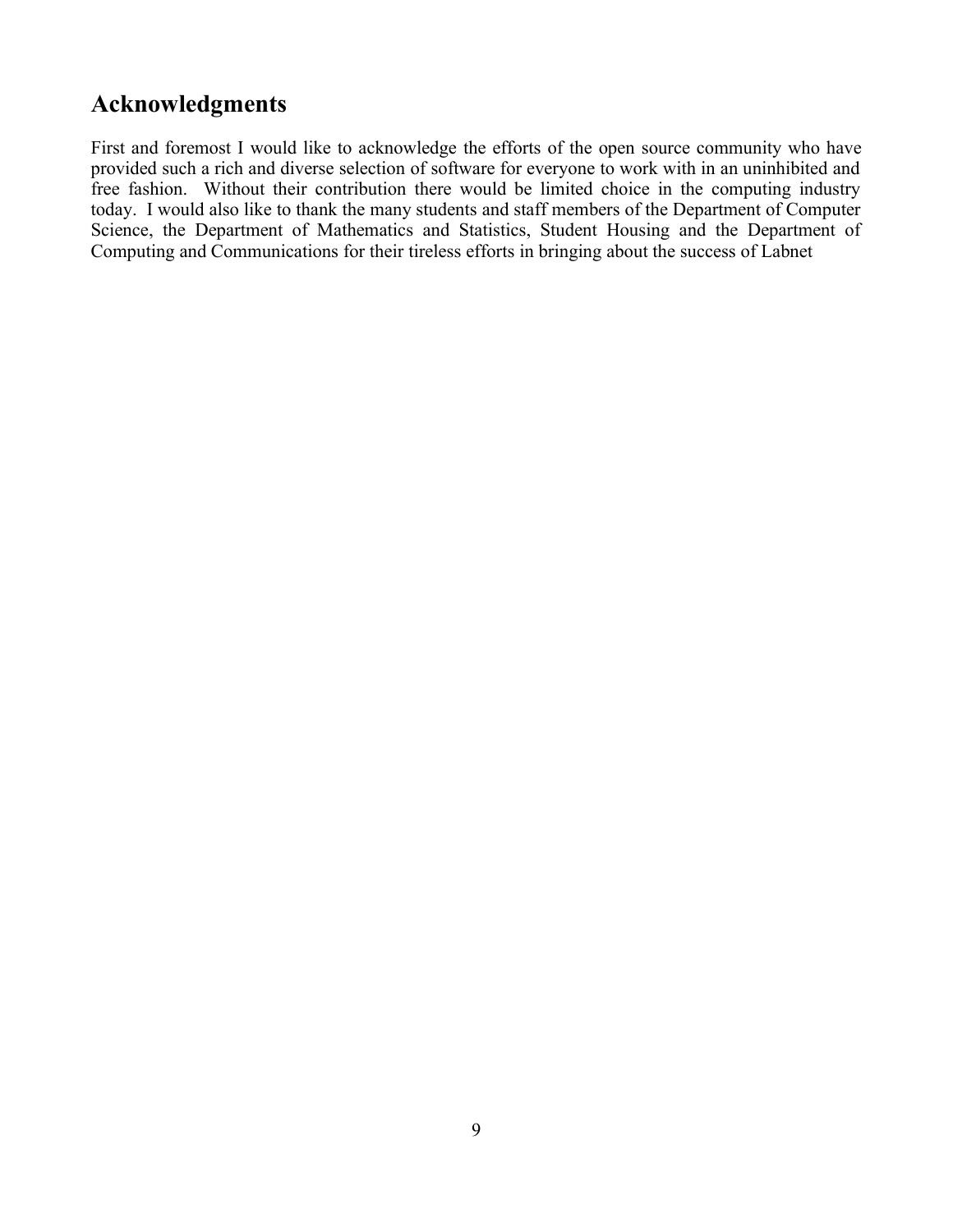# **Appendix I**

### **Automated Server Software Management Strategy**

All software running on Labnet client and server computers is imaged in one way or another. The table below illustrates how the master server images are synchronized to the various servers in a hierarchical fashion. It should be noted that our master server actually has several master images for different computer architectures. For example we currently have a production image for i585 computers, a development image for i586 computers and a development image for AMD64 computers. The distribution of images is implemented hierarchically so that the process can be scaled to include large numbers of servers. The scripts that disseminate images are controlled by our master configuration database server that assigns each server to a syncgroup. The synchronization process is implemented using the rsync utility. A list of exclude files is supplied to rsync so that custom files on each server are not touched by the rsync process.

The master configuration database is a repository for all system configuration information. Whenever a new server is built, the master configuration database is consulted to customize the configuration files on the new computer. Once a server is operating, a daemon, lnsysconfigd, is run that constantly polls the master database checking for updates. If a relevant update is detected, the server then updates the relevant configuration files using the information supplied by the master configuration database and then restarts any affected processes.



It should be noted that the differences in functional behavior of the servers in tier 2 and 3 of this diagram are not based on there being differences in the software but rather as a result of differences in the configuration files that enable and disable the functionality of a particular server.

Some servers function as application servers and contain additional file systems. These servers must contain the images for the client computers as well as their own server image. These client images are synchronized using rsync and have their own specifically excluded files.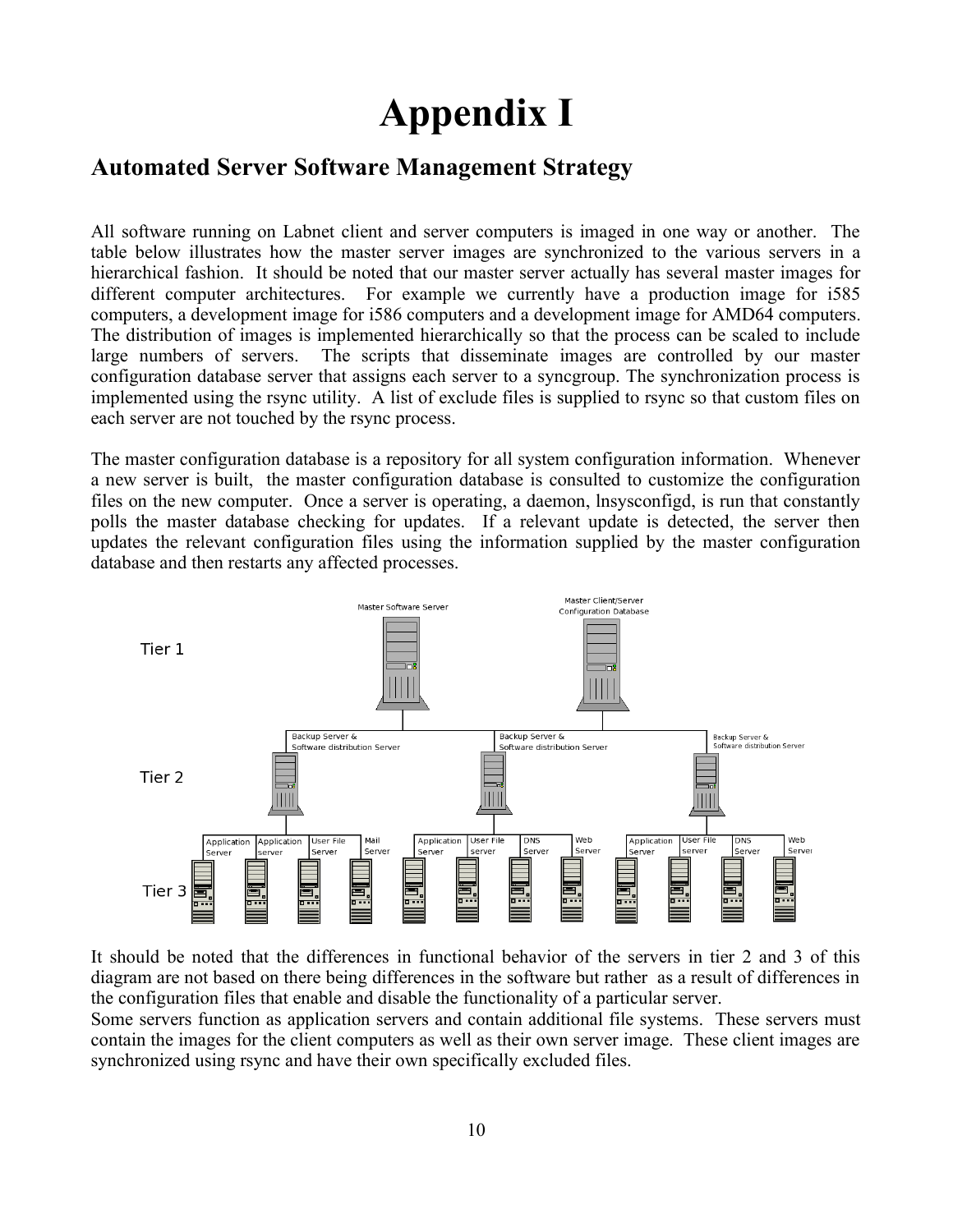

The figure above shows the additional file systems that are required for the support of diskless clients. The diskless Linux client application file system is the file system that all client computers mount via NFS when they boot. The client computers mount this partition as their root directory and it is mounted read only so that users cannot modify the image. Each client computer must have a writable /var partition so there is an additional partition devoted to individual computer /var partitions. The name of the /var partition mount point is /diskless/vars/<hostname>.

The diskless clients also mount a repository of Microsoft Windows XP and Windows'98 images. For dual boot computers, one of these images will be synced to the local hard drive. The Windows XP network share is mounted up read only by the WinXP startup scripts and it is used to store the bulk of the Microsoft software.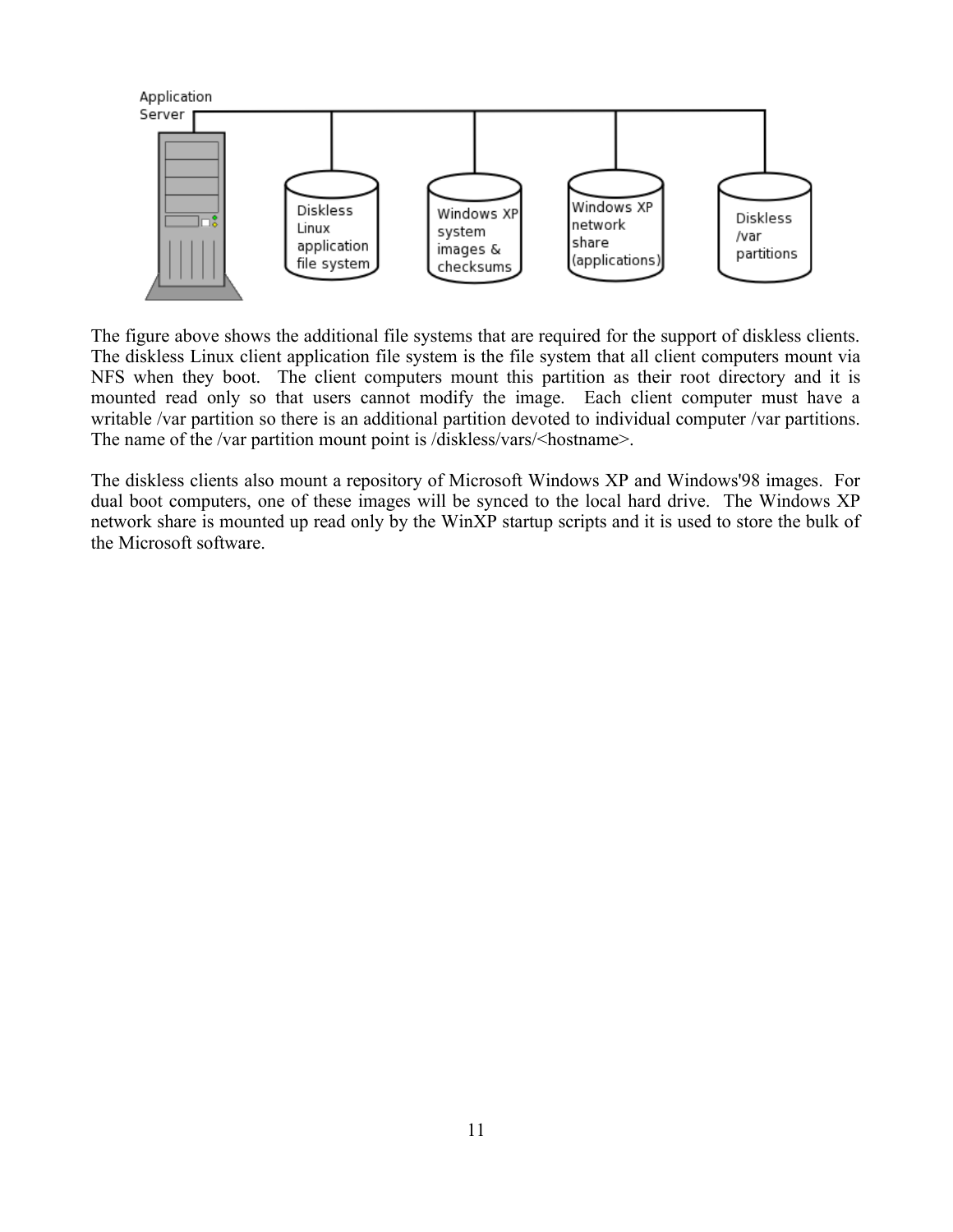# **Appendix II**

#### **Automated Client Software Management Strategy**

The client computers, those computers used by the end users, all boot from the network using the PXE boot protocol. When a computer is reset or turned on it starts the PXE boot process by sending out DHCP requests. After the DHCP server has responded with the required information, the PXE boot protocol then uses the tftp protocol to download the second stage of the boot program. In this case it is a Linux boot loader and it further downloads the Linux kernel image from the DHCP server which is always the application server assigned to that specific client. The boot parameters such as hardware address, kernel, IP address and boot menu are all configured via the master configuration database. (See screen shot in Appendix VII.)



Once the Linux kernel starts running, it in turn mounts the root partition from the application server and starts the system initialization scripts. One of these scripts checks to see if this computer is a dual boot computer and if so, it starts the image synchronization process with information stored on the application server.

When users log into a Linux session the home directory is mounted through NFS to the users home directory server elsewhere on the network. When a user logs into a Windows XP session then the Windows XP network application share is mounted from the application server as M: and the users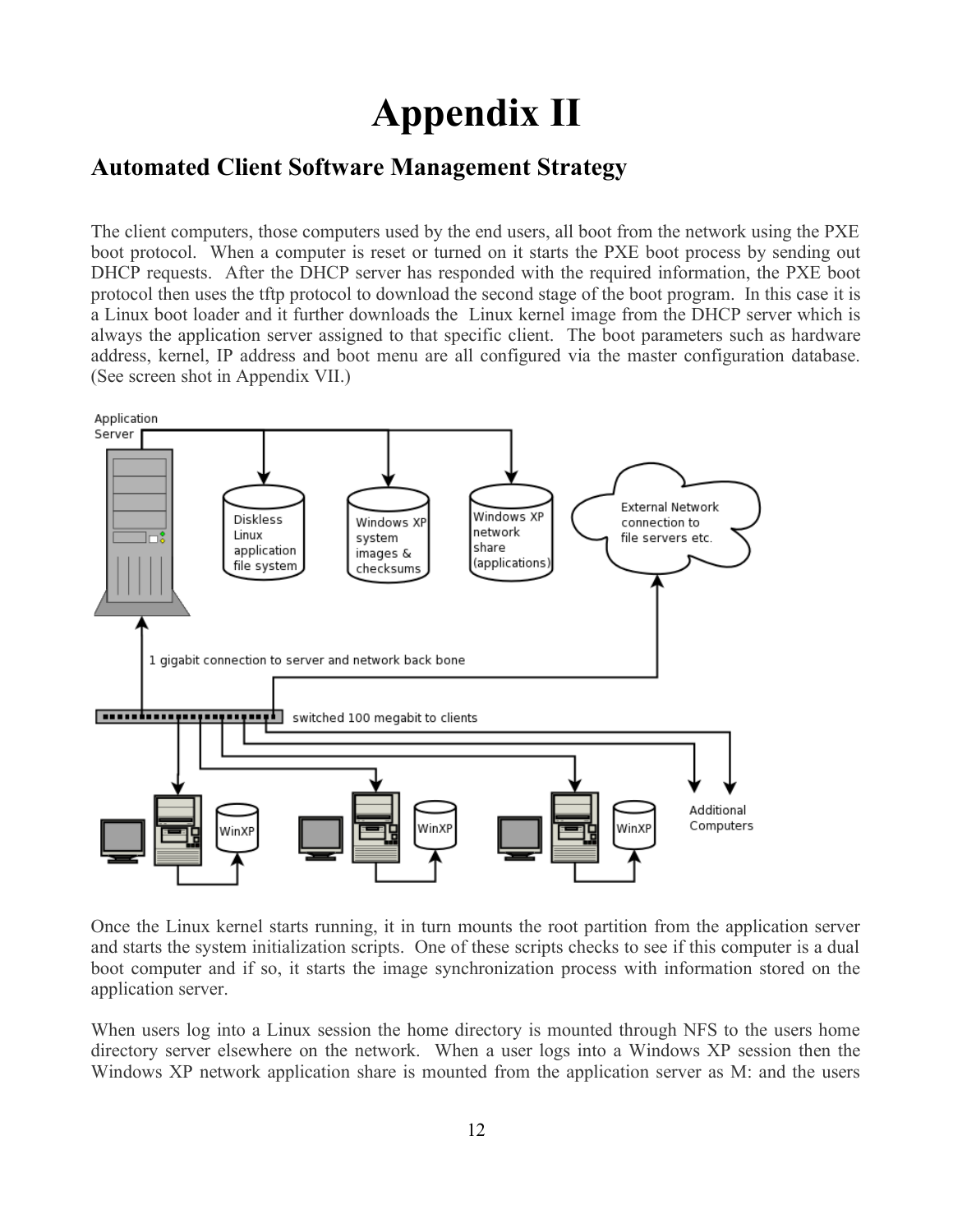home directory share, H: is mounted. A public share, P: is also mounted from another network server. When the user logs off at the end of the session, the computer does a reboot and the PXE boot process repeats.

To enhance the boot speeds we typically use gigabit connections from the servers while connecting to the clients at at 100 megabits. We are currently testing port aggregation and jumbo packet strategies to further enhance the performance of Linux on our diskless client computers using gigabit switches. In essence the Ethernet is being used as a bus for the disk so high performance is an asset. We tend not to use the application servers for other tasks as they can dedicate their memory resources to providing a large memory cache for the read only blocks that are requested by the client computers. With a large enough memory cache, the application servers do a surprisingly small number of disk accesses.

Just as with the servers, all the localized client configuration is controlled and managed from the master configuration database.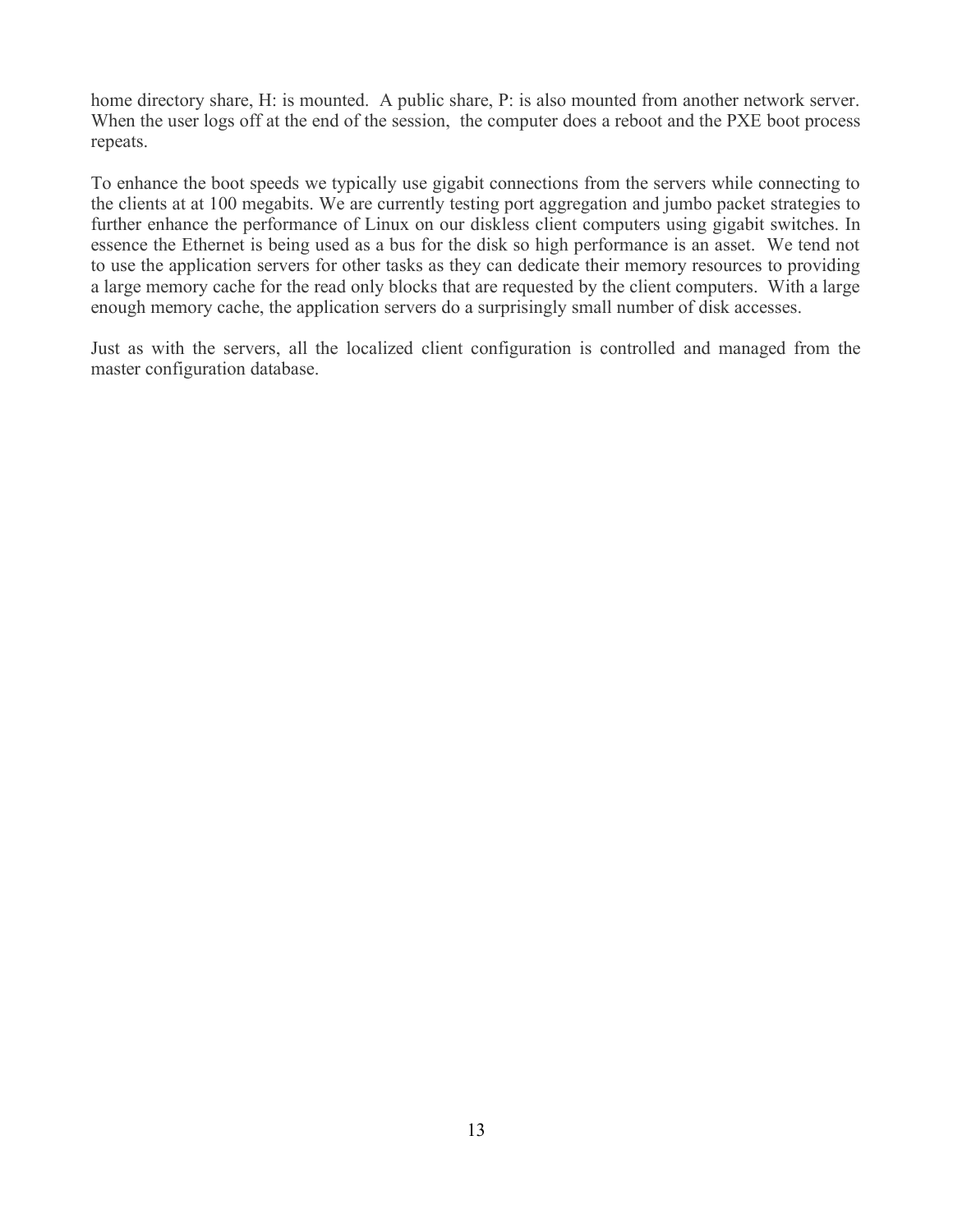# **Appendix III**

## **Imaging Microsoft Windows XP**

The process of imaging the Microsoft Windows XP image is started as soon as Linux starts running. This ensures that a pristine copy of the Windows XP image has been loaded on the computer before the next user sits down to the workstation. For this reason it is essential that this imaging be very fast, ie less than 1 minute. To do this, a number of strategies have been employed.

The first is that the local hard drive image is kept relatively small, on the order of a couple of gigabytes. This means that we have to direct install scripts to install the bulk of the software on the M: network application drive.

The second strategy is to copy only those blocks that are actually in use. This is accomplished by the imaging program that is aware of Microsoft file formats.



The third strategy is to copy only those blocks that have changed. This is accomplished by precomputing checksums for all active blocks and storing the checksums on the application server along with the master image when the image is being generated. Whenever the client computer reboots and starts the imaging process, the client computer computes the checksums of the active blocks and only copies blocks from the master image on the server if the checksums do not match. In most cases this can easily be done in under 1 minute in parallel with the other Linux startup procedures. Usually by the time the X server displays the login screen, the windows image has been completely synchronized.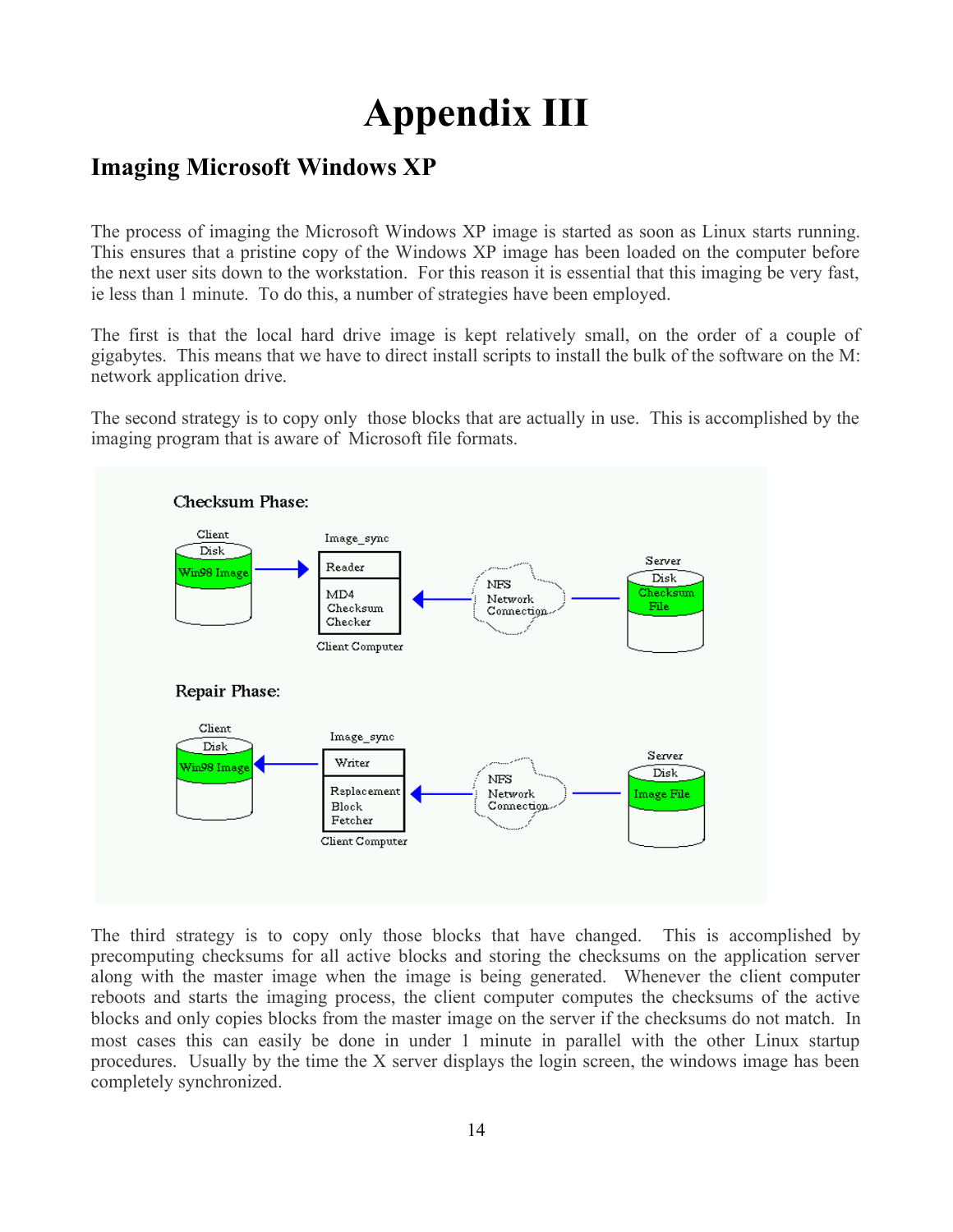# **Appendix IV**

## **The Login Process**

Logging into a Labnet session is simply a matter of selecting the session type, Linux or Windows XP and typing in a user name and password. The session type can be selected by clicking in the lower left of the greeter window. The user name is typed in the location shown. The greeter then prompts for the password.



Note that there are some more advanced options on the menu bar at the bottom of the screen. The session menu list allows the Linux user to further select from a series of window managers. This can be useful when moving from a low end computer to a high end computer. One can easily select the window manager that best matches the capabilities of the computer.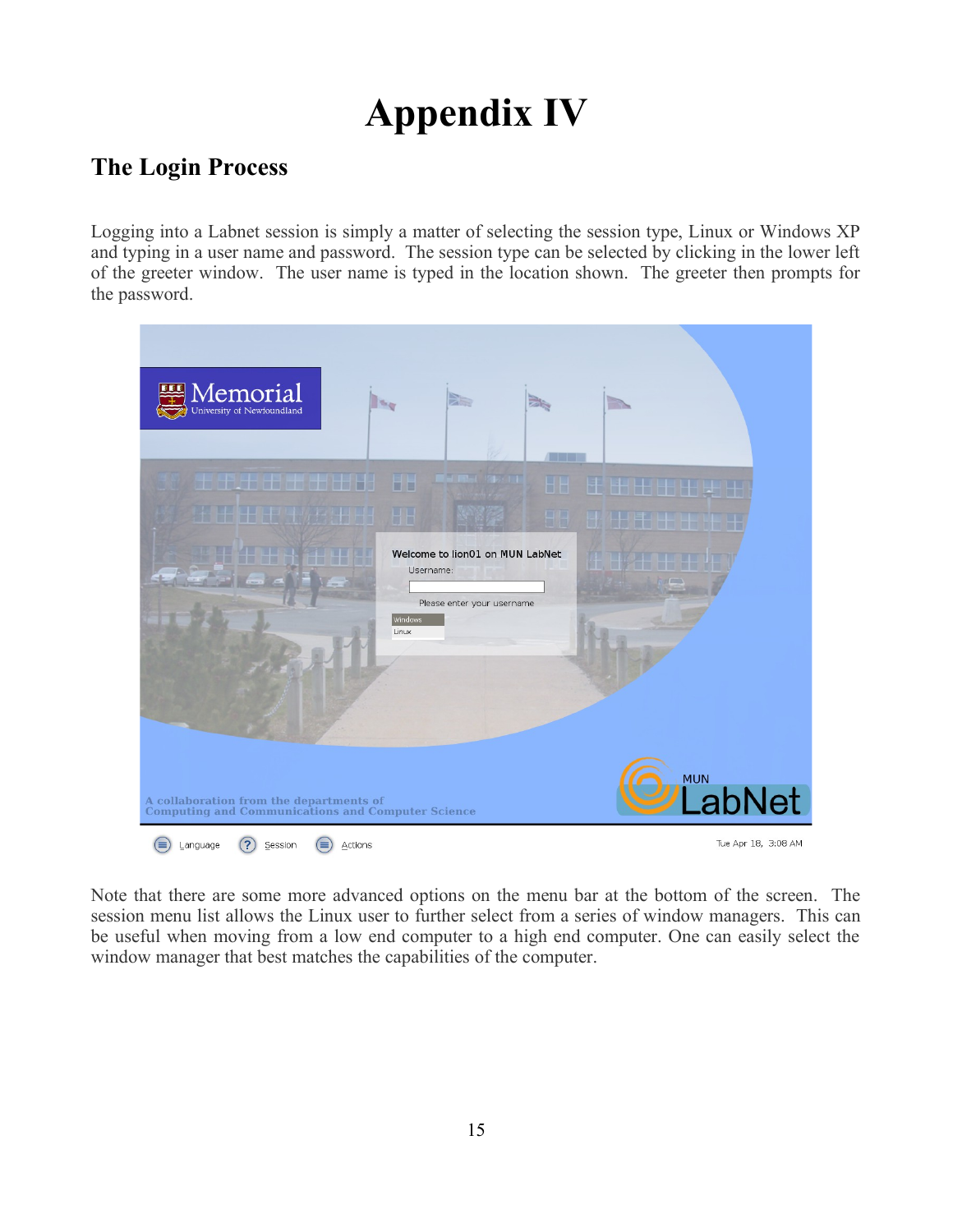# **Appendix V**

### **Automated User Backup Services**

Labnet user file servers are automatically backed up on a nightly basis to backup servers with large RAID arrays. This process is mediated by scripts that extract information from our master configuration database. Typically we have a 1:5 ratio of user file space to backup space. The files are copied to the backup servers using the rsync utility invoked in a special way designed for doing incremental backups.



In phase I of the rsync process, a clone is made of the previous directory hierarchy using hard links to represent the files in each directory. Note that this means that the only additional space used is that which is used by the directories themselves. In the second phase of the rsync process, changed files are replaced by the newer counterparts in the live file system and the hard links are broken. Unmodified file links are left untouched. This technique effectively creates an incremental file system backup that looks to all intents and purposes as a live file system. Because files can be easily located, we have developed a web interface that can retrieve files from the backup directories without operator intervention. As a further precaution, the backup servers are located off site.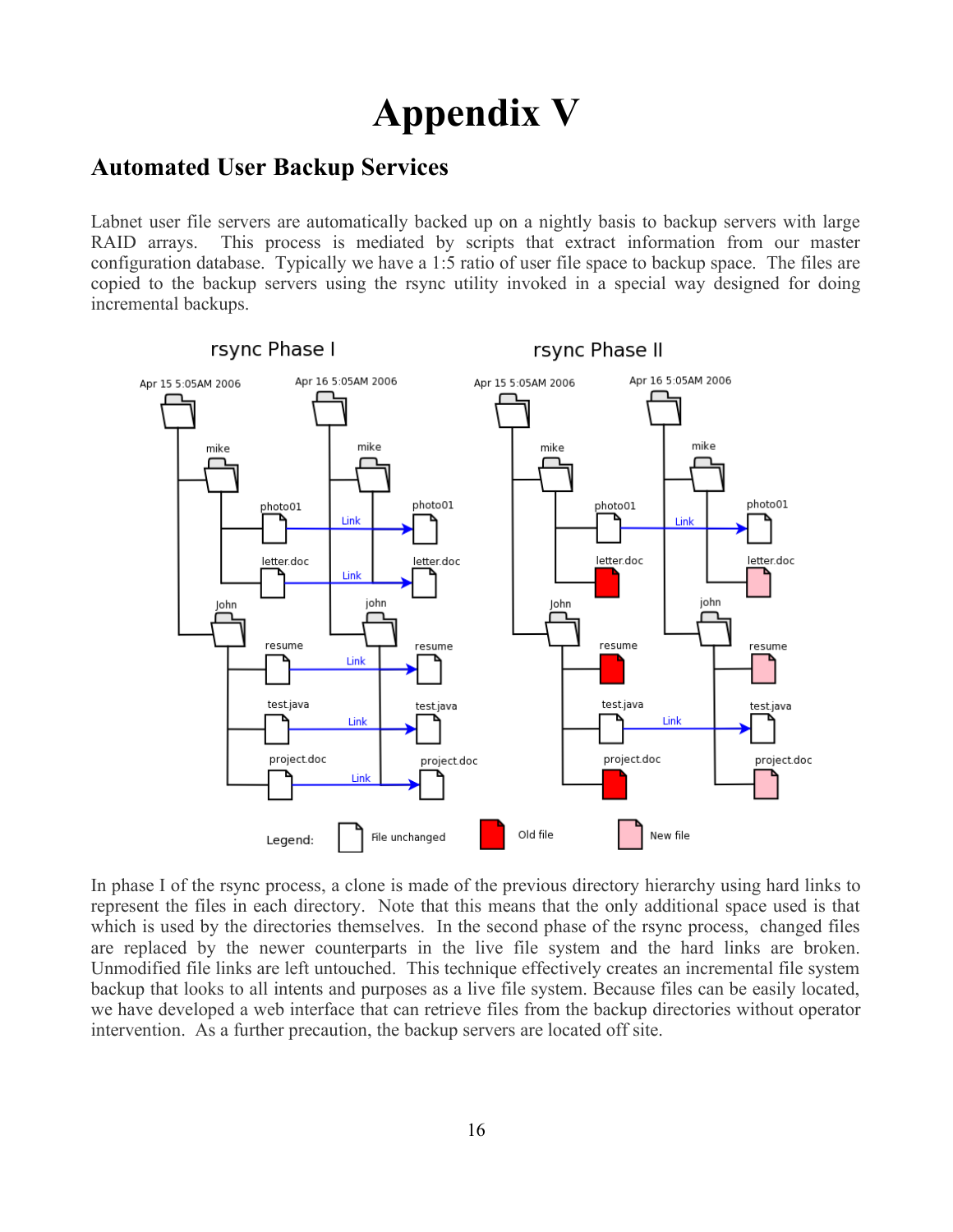# **Appendix VI**

## **User Backup Recovery Web Tool**

Labnet offers users the opportunity to recover files from our on-line backups using an easy to use web interface. The users first log into the web tool using their user name and password and then they are presented with the following page that contains a list of backup dates that represent the backup dates for their home directory.

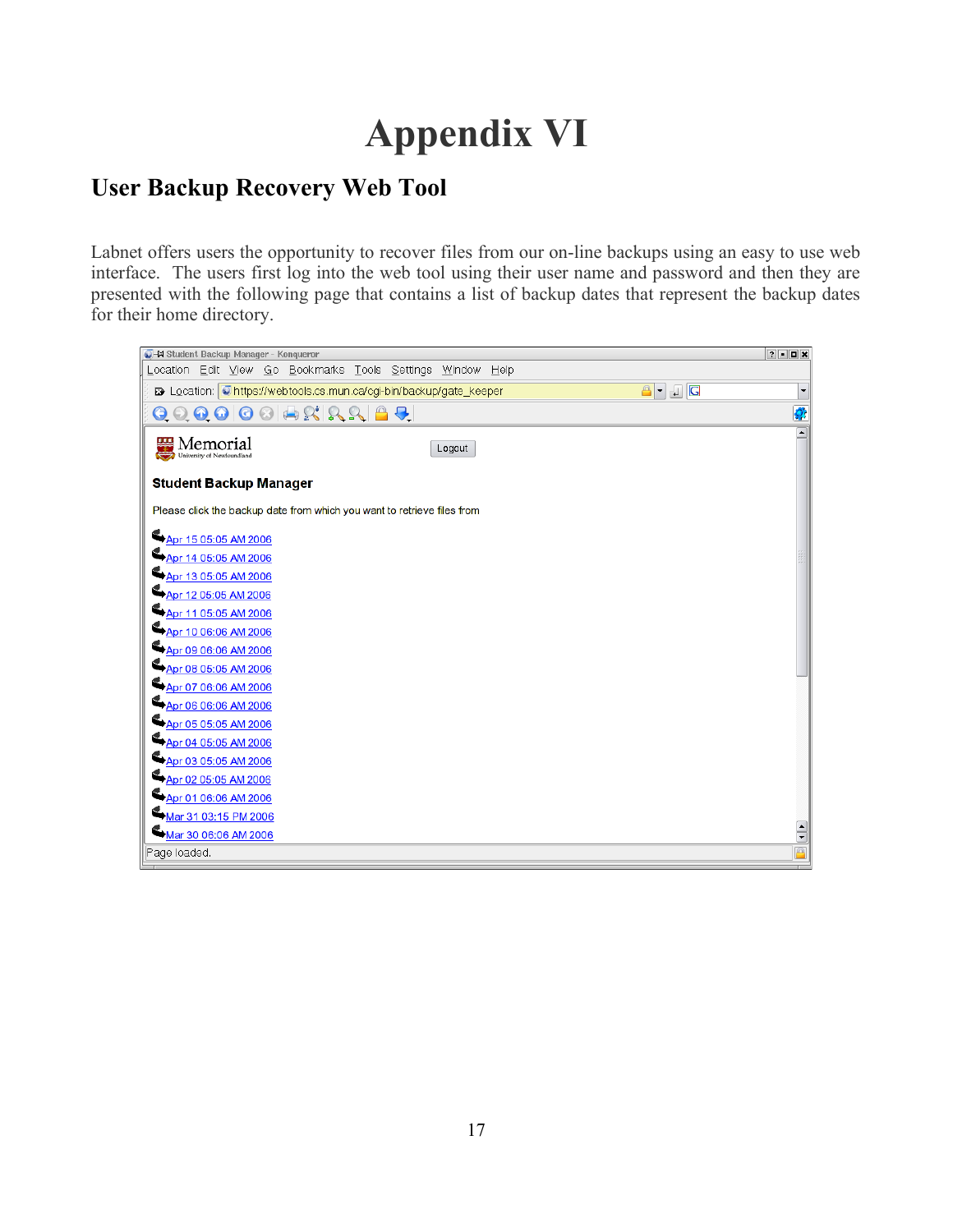By clicking on the desired date (usually the most recent) the web tool presents the user with a graphical view of their home directory that looks something like the following screen shot.

| 4 Student Backup Manager - Konqueror                                                                                        |                      |             |                      |  |  |  |  |
|-----------------------------------------------------------------------------------------------------------------------------|----------------------|-------------|----------------------|--|--|--|--|
| Location Edit View Go Bookmarks Tools Settings Window Help                                                                  |                      |             |                      |  |  |  |  |
| <b>B</b> Location: <b>O</b> rr_full_path=/backup/pokey/terra.cs.mun.ca_users_cs_staff/Apr15_2006/mike/java A v - D <b>C</b> |                      |             |                      |  |  |  |  |
| 0000000000000                                                                                                               |                      |             |                      |  |  |  |  |
| Memorial<br>Logout<br>University of Newfoundlan                                                                             |                      |             |                      |  |  |  |  |
| Please click the directory you want to explore or the file you want to recover<br>Currently In: /Apr15 2006/mike/java       |                      |             |                      |  |  |  |  |
| <b>D</b> <sub>UP DIR</sub>                                                                                                  |                      |             |                      |  |  |  |  |
| <b>FILES</b>                                                                                                                | <b>LAST MODIFIED</b> | <b>SIZE</b> |                      |  |  |  |  |
| <b>D</b> Alweb                                                                                                              | Jan 26 04:04 AM 2005 | 4096        |                      |  |  |  |  |
| <b>C</b> circuit                                                                                                            | Oct 23 02:14 PM 2001 | 4096        |                      |  |  |  |  |
| <b>O</b> course                                                                                                             | Dec 03 05:05 AM 1999 | 4096        |                      |  |  |  |  |
| <b>O</b> enrichment                                                                                                         | Oct 23 02:14 PM 2001 | 4096        |                      |  |  |  |  |
| <b>O</b> examples                                                                                                           | Jan 10 04:16 PM 1999 | 4096        |                      |  |  |  |  |
| $\square$ junk                                                                                                              | Mar 12 08:20 PM 1997 | 4096        |                      |  |  |  |  |
| <b>O</b> mapcad                                                                                                             | Sep 21 11:23 PM 1997 | 4096        |                      |  |  |  |  |
| $\Box$ mucep                                                                                                                | Dec 09 03:15 PM 1996 | 4096        |                      |  |  |  |  |
| $\Box$ rcp                                                                                                                  | Dec 23 06:18 PM 1996 | 4096        |                      |  |  |  |  |
| <b>Somart</b>                                                                                                               | Sep 21 11:23 PM 1997 | 4096        |                      |  |  |  |  |
| <u> ධ test</u>                                                                                                              | Dec 23 04:16 PM 1996 | 4096        |                      |  |  |  |  |
| B<br>.date.java.swp                                                                                                         | Jan 20 03:03 AM 1999 | 12288       |                      |  |  |  |  |
| B<br>App.class                                                                                                              | Dec 03 04:04 AM 1999 | 733         |                      |  |  |  |  |
| BounceText.class                                                                                                            | Oct 23 01:13 PM 2001 | 2188        |                      |  |  |  |  |
| BounceText.java                                                                                                             | Mar 07 12:00 AM 1997 | 1657        | $\frac{1}{\sqrt{2}}$ |  |  |  |  |
| $\triangle$<br>Page loaded.                                                                                                 |                      |             |                      |  |  |  |  |

The user can descend through the directory hierarchy until the desired file is reached and then, by clicking on the file, a dialog box is displayed that will allow the user to save the file to a desired location or input it directly into an application.

Note that there is no easy way to restore a large number of files using this web tool and therefore we are occasionally called upon to restore directory trees for users.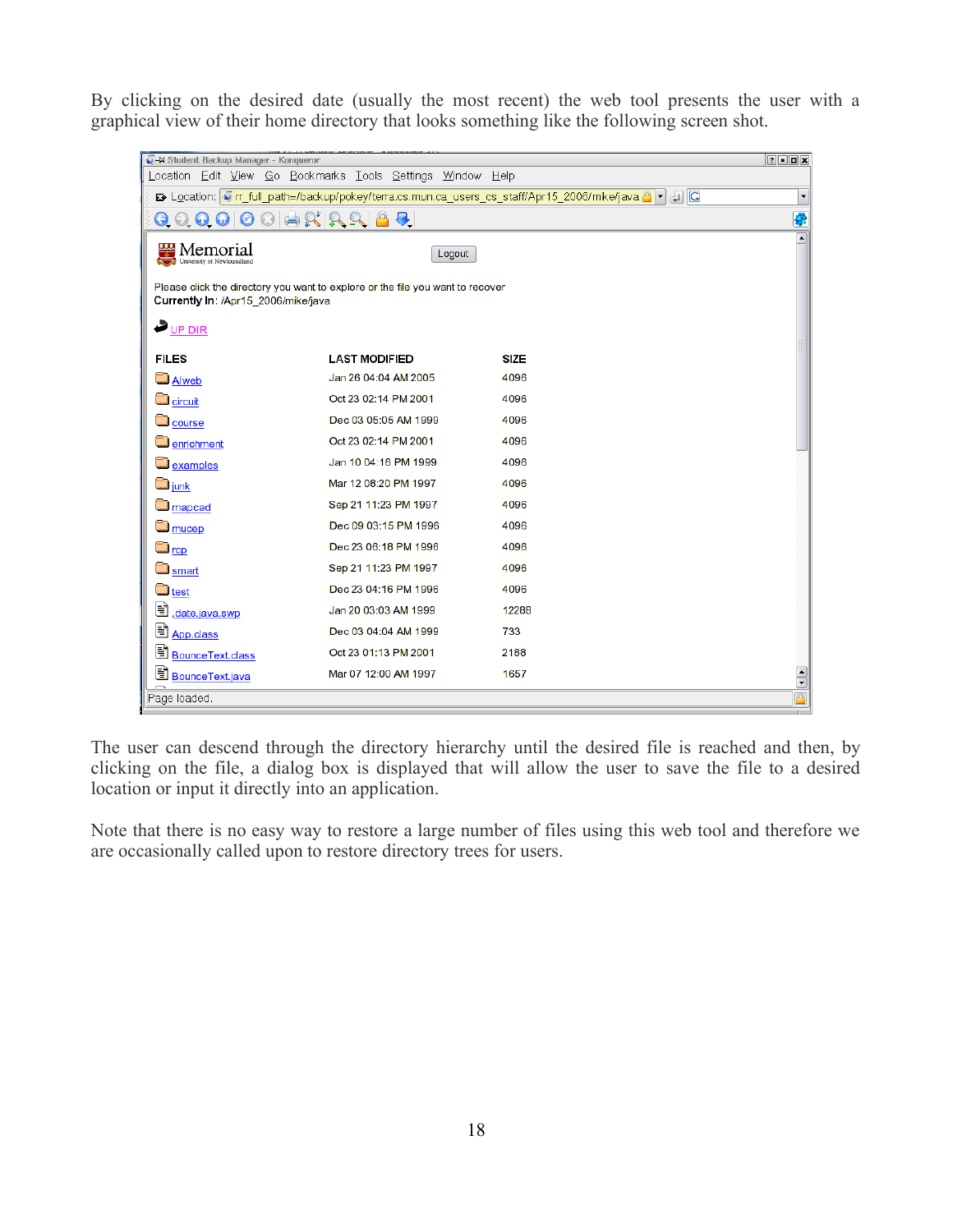# **Appendix VII**

## **Screen Shots of Web Tools for Managing Labnet**

The following screen shot shows one of the pages of the web tool for updating the configuration of a Labnet computer. Note that the configuration information is stored in a variable value pair notation that is highly extensible. To change the boot kernel for the selected host the administrator simply selects the desired **kernel** from the drop down list or adds it to the text window and clicks the **Submit Changes** button.

|                           | Memorial                   |                 | <b>Profiles Manager: Modify</b>                                  |                                                   | Main Menu                  | ◚<br>Logout          |
|---------------------------|----------------------------|-----------------|------------------------------------------------------------------|---------------------------------------------------|----------------------------|----------------------|
|                           | Restore Defaults           | Use as Template | Remove Host                                                      | Submit Changes                                    |                            |                      |
|                           | <b>Host Name</b>           |                 | hogwarts.cs.mun.ca                                               |                                                   |                            |                      |
|                           | <b>Host Type</b>           |                 | client                                                           |                                                   |                            |                      |
|                           |                            |                 |                                                                  |                                                   | <b>Mandatory Variables</b> |                      |
| $\overline{\mathbf{x}}$   | ip                         |                 |                                                                  | 134.153.49.191 (hogwarts.cs.mun.ca)               | $\blacktriangledown$       |                      |
| $\mathbf{\overline{X}}$   | mac_address                |                 | 0013d49adfd9                                                     |                                                   |                            |                      |
| $\boldsymbol{\mathsf{x}}$ | menu_template              |                 | pxe_linux_udevtest                                               | $\overline{\phantom{0}}$                          |                            |                      |
| $\vert x \vert$           | bootfile                   |                 | pxelinux.0                                                       | $\vert$                                           |                            |                      |
|                           | domain                     |                 | cs.mun.ca                                                        |                                                   |                            |                      |
| $\overline{\mathbf{x}}$   | kernel                     |                 |                                                                  | bzImage.noarch-2.6.15-gentoo-r1                   | $\blacktriangledown$       |                      |
| $\overline{\mathbf{x}}$   | ntpserver                  |                 | pascal.math.mun.ca<br>phobos.cs.mun.ca<br>sapphire.resnet.mun.ca | ganymede.pcglabs.mun.ca -<br>$\frac{1}{\sqrt{2}}$ |                            |                      |
| $\vert x \vert$           | servers                    |                 | jon.cs.mun.ca                                                    | $\overline{\phantom{a}}$                          |                            |                      |
|                           | letclcups/printers.conf    |                 | csgradlj                                                         | $\blacktriangledown$                              |                            |                      |
| $\overline{\mathbf{x}}$   | <b><i>Ietclinittab</i></b> |                 | gentoo                                                           | $\blacktriangledown$                              |                            |                      |
|                           | letclsecuritylaccess.conf  |                 | grad                                                             | $\blacktriangledown$                              |                            |                      |
| $\mathbf{x}$              | letclX11/xdm/xdm-config    |                 | default                                                          | $\left  \rule{0pt}{10pt} \right.$                 |                            |                      |
| $\mathbf{\times}$         | letclX11/XF86Config        |                 |                                                                  | NVidia-Sony17-1280-WheelMouse                     | $\overline{\phantom{a}}$   |                      |
|                           | <b>Optional Variables</b>  |                 |                                                                  |                                                   |                            |                      |
| $\overline{\mathbf{x}}$   | cname                      |                 | cougar.math.mun.ca.<br>lion<br>tiger.my.com.                     |                                                   |                            |                      |
| $\boldsymbol{\varkappa}$  | apps_view                  |                 | *No Value*                                                       | $\blacktriangledown$                              |                            |                      |
| $\boldsymbol{\mathsf{x}}$ | app_group                  |                 | *No Value*                                                       | $\blacktriangledown$                              |                            | $\frac{1}{\sqrt{2}}$ |

Note that changes are automatically propagated to the client and server computers by daemons running on the servers.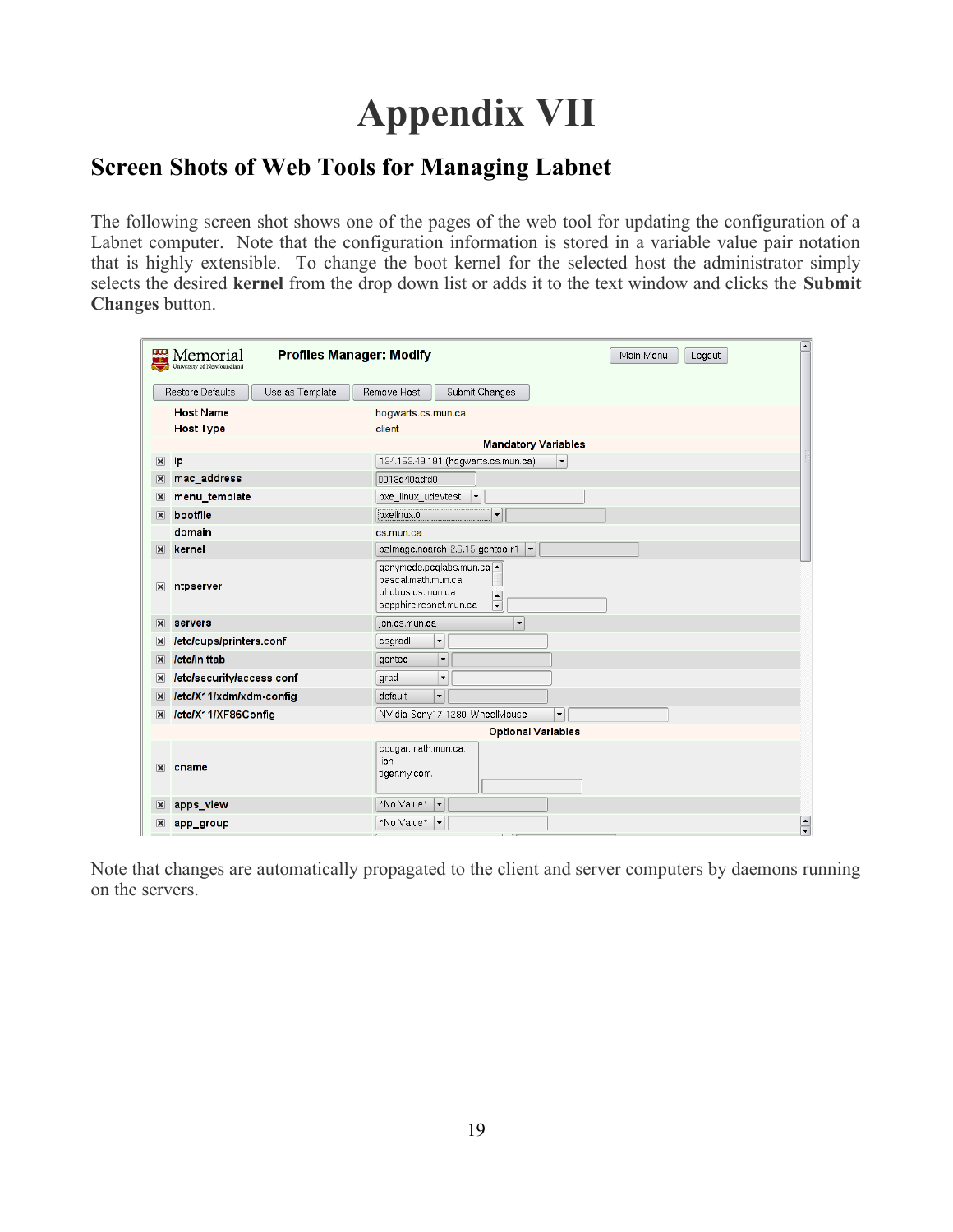The lab assistants can manage many of the day to day user account management issues by using an account management web tool. A page from this web tool is shown below:

| Account Management                     | Search for login id                      | Manage Printer Queue                                                           | Page Refunds | Multiple Machine Login |  |  |  |
|----------------------------------------|------------------------------------------|--------------------------------------------------------------------------------|--------------|------------------------|--|--|--|
| Memorial<br>University of Newfoundland |                                          |                                                                                |              |                        |  |  |  |
|                                        | LabNet Account Manager                   |                                                                                |              |                        |  |  |  |
| Name:                                  | Stephen Michael Brown                    |                                                                                |              |                        |  |  |  |
| User name:<br>stephen7                 |                                          |                                                                                |              |                        |  |  |  |
| cs-study<br>Group:                     |                                          |                                                                                |              |                        |  |  |  |
| Account will expire on: Oct 04, 2006   | Do you wish to renew the account anyway? | $\circledcirc$<br>yes<br>no                                                    |              |                        |  |  |  |
| Preferred Email address:               |                                          | stephen7@cs.mun.ca                                                             |              |                        |  |  |  |
| <b>Block Email from non MUN sites:</b> |                                          | $no$ $\odot$<br>yes<br>$\bigcirc$                                              |              |                        |  |  |  |
| Generate new random password:          |                                          | $\circledcirc$<br>yes<br>no<br>$\left( \begin{array}{c} 1 \end{array} \right)$ |              |                        |  |  |  |
| New custom password:                   |                                          | $no$ $\odot$<br>yes                                                            |              |                        |  |  |  |
| Submit<br>Cancel                       |                                          |                                                                                |              |                        |  |  |  |

The bar across the top provides access to other commonly used features. A more sophisticated interface is provided for administrators.